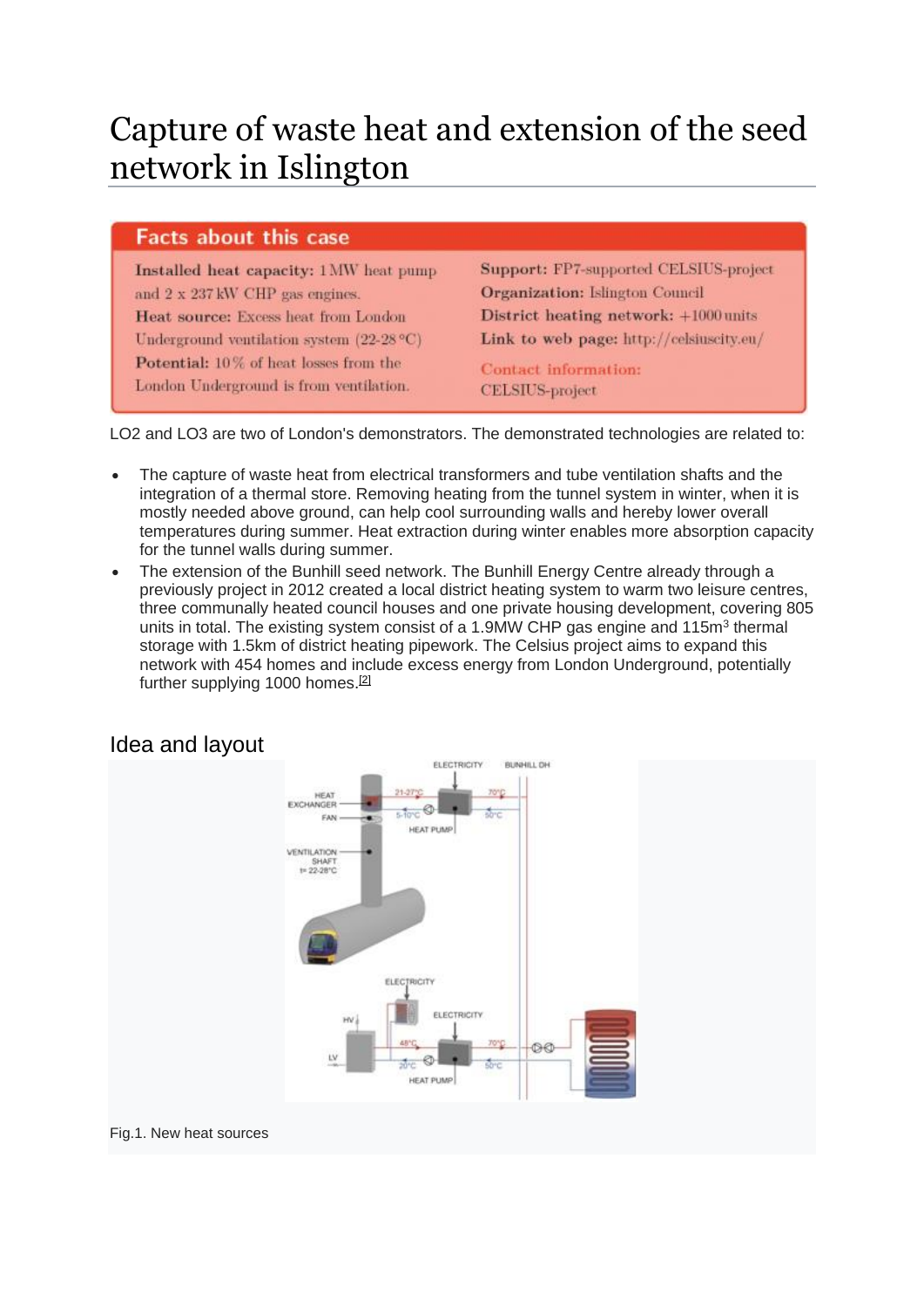

Fig.2. Extended district heating system

The concept of the demonstrator foresaw the capture of heat from both:

• The **transformers of the electricity substation**, by means of an oil-to-water heat pump:

Heat is generated from electrical transformers during their normal activity as a result of losses incurred during voltage conversion. At the demonstrator's site, the transformers are cooled using an oil system and the heat is currently lost to the environment. The feasibility study indicated that the expected available heat of the three transformers is approximately 160kW per transformer at full load, at oil temperatures assumed to be at least 48°C. Technical issues related to the age of the electrical transformers affected the feasibility of the project, and at present it will not be developed further.

• The **tube ventilation shaft**, by means of an air-to-water heat pump (integrating thermal storage)

The ventilation shaft expels exhaust air at a rate of 30 m<sup>3</sup>/s at a temperature of  $22^{\circ}$ C in winter and 28°C in summer. The feasibility study lead to the conclusion that the heat output for the mid-tunnel ventilation shaft would be around 0.4MW. In order to maximize the demonstrator's impact it was decided to upgrade the extraction fan in the tube ventilation shaft, with the new fan expelling air at 70m<sup>3</sup>/s and increasing the heat output to around 1MW.

This will result in extending an existing district heating network using the heat coming from the identified sources of waste heat. In addition, to maximize the impact it is planned to install a new CHP plant at the London Underground vent site.

#### Impact

The overall demonstrator's performance is summarized in the following table according to 5 evaluation criterions. It can be noticed that the assignment of all the scores is directly linked to the values calculated for the Key Performance Indicators, except for socio-economic benefits where a qualitative assessment is carried out based on this cluster's indicators and on separate interviews.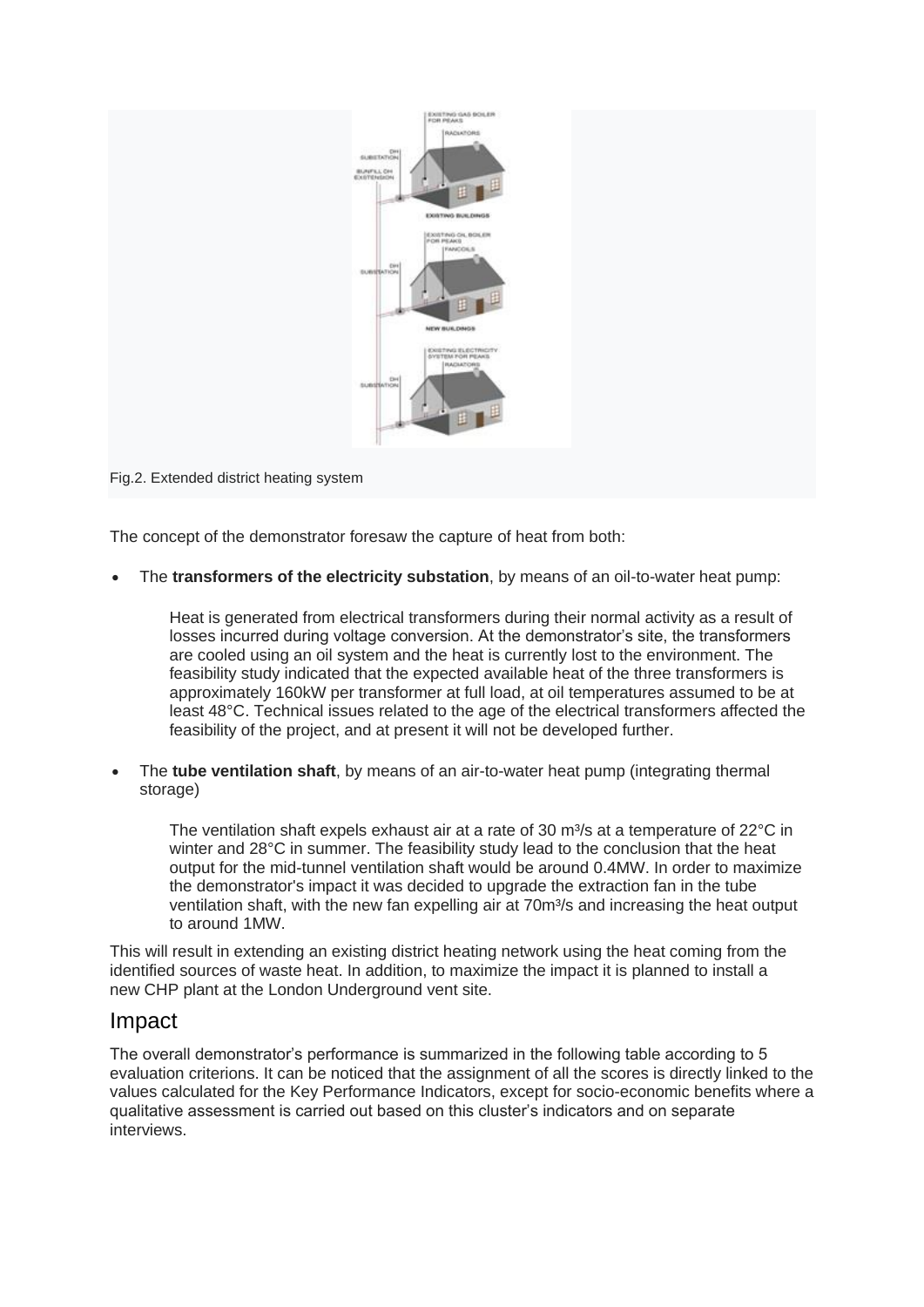| <b>Overall Impact</b>                | <b>Fair/Medium</b> |            |            |            |         |
|--------------------------------------|--------------------|------------|------------|------------|---------|
| Size [MWh/y]                         | $1 - 100$          | 100-1000   | 1000-5000  | 5000-10000 | >10000  |
| <b>Primary Energy Savings</b>        | $0 - 10%$          | $10 - 20%$ | 20-40%     | $40 - 60%$ | $>60\%$ |
| <b>GHG Emissions Reduction</b>       | $0 - 10%$          | $10 - 30%$ | $30 - 60%$ | $60 - 90%$ | $>90\%$ |
| <b>Pollutant Emissions Reduction</b> | $0 - 10%$          | $10 - 30%$ | 30-60%     | $60 - 90%$ | $>90\%$ |
| Socio-Economic Benefits              | Low                | Fair       | Medium     | High       | Extrem  |

# Replication Potential

| <b>Replicability</b>                                            |  | <b>Medium</b> | <b>High</b> |
|-----------------------------------------------------------------|--|---------------|-------------|
| Authorizative easiness                                          |  | X             |             |
| Adaptability to different climate conditions                    |  |               |             |
| Easy-to-implement (No needs of specific technical requirements) |  | $\sf X$       |             |
| Easy-to-operate (No needs of specific technical requirements)   |  |               |             |
| Opportunity of integrating waste energy sources                 |  |               |             |
| CAPEX needed for the deployment of the solution                 |  | X             |             |

# Technical requirements

Possible requirements for replicability for the demonstrator, related to heat extraction from the underground are: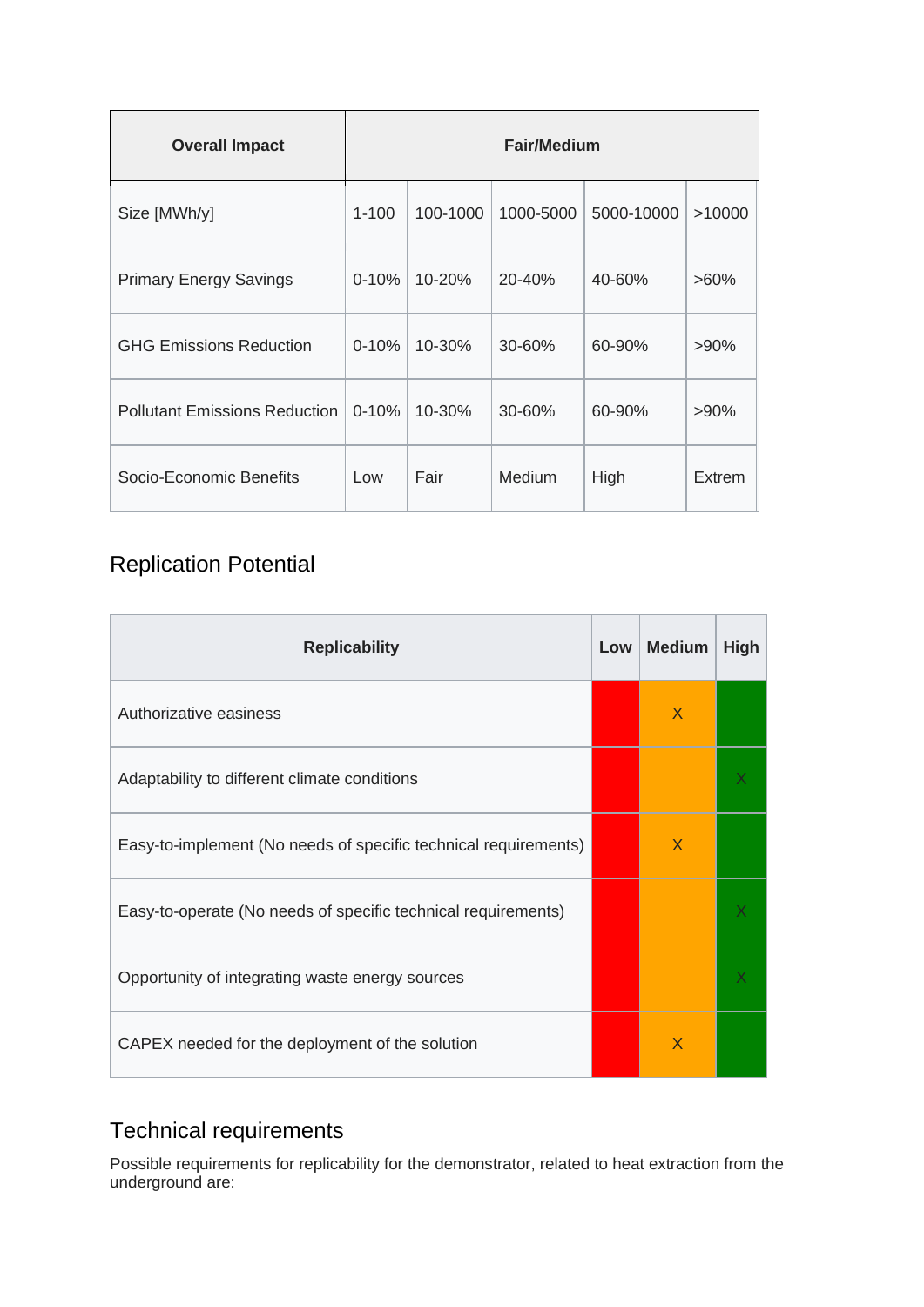- Presence of a ventilation shaft or a water source from the underground system and sufficient adjacent space to install the necessary equipment;
- Set-up of clear lines of responsibility between infrastructure and district heating;
- High temperatures in the waste heat source (minimum 20-30°C);
- Availability of a failsafe system to allow normal operation in case of district heating breakdown.

Possible requirements for the replicability of the demonstrator related to heat extraction from the electrical substation are:

- Presence of oil-cooled transformers with an oil-to-water heat exchanger in addition to normal cooling systems;
- Sufficient load on the transformer to require cooling systems;
- Availability of sufficient space for the equipment to be installed;
- Set-up of clear lines of responsibility between infrastructure and district heating:
- Presence of a failsafe system to allow normal operation in the event of district heating breakdown.

## **Stakeholders**

| <b>Stakeholders</b>                  | Organization<br><b>Name</b> | Organization<br><b>Type</b> | Organization<br><b>Domain</b> | <b>Benefits from demo</b>                                             |
|--------------------------------------|-----------------------------|-----------------------------|-------------------------------|-----------------------------------------------------------------------|
| District heating<br>network operator | Islington<br>Council        | Local authority             | Local<br>government           | Expanded district<br>heating system and<br>cheaper heat source        |
| Ventilation shaft<br>operator        | London<br>Underground       | Public transit<br>authority | Transport in<br>London        | Increased ventilation<br>capacity, potential for<br>cooling in summer |
| Islington<br>residents               | N/A                         | N/A                         | N/A                           | Reduced energy bills                                                  |

Islington has a standard template contract which is used for the supply of heat. This forms this basis of discussions which take place and it aims to ensure that the council has the following guarantee's - A guaranteed bulk heat price which provides revenue certainty to both parties. - A maximum return temperature from connected buildings back into the network. This is required to ensure that the primary network operates as efficiently as possible and also to minimize thermal losses in the system. - A minimum heat take for connected loads to the network. This effectively ensures that the connected development must operate their respective secondary systems with the primary district heating network as the lead.

The heat supply agreement/contract also has a clause which requires a review of the minimum take every 12 months.

Negotiations for the supply of heat can be broken into two sub-categories 1) Planning application stage. As operators of our network we are required to work closely with planning colleagues to mandate major developments within the vicinity of the network to connect in. Islington has strong policy support from the 'London plan' regional planning document and also the local planning guidance both these documents allow us to have planning conditions and section 106 conditions which lead the developer to connecting. This is a two way relationship as developers who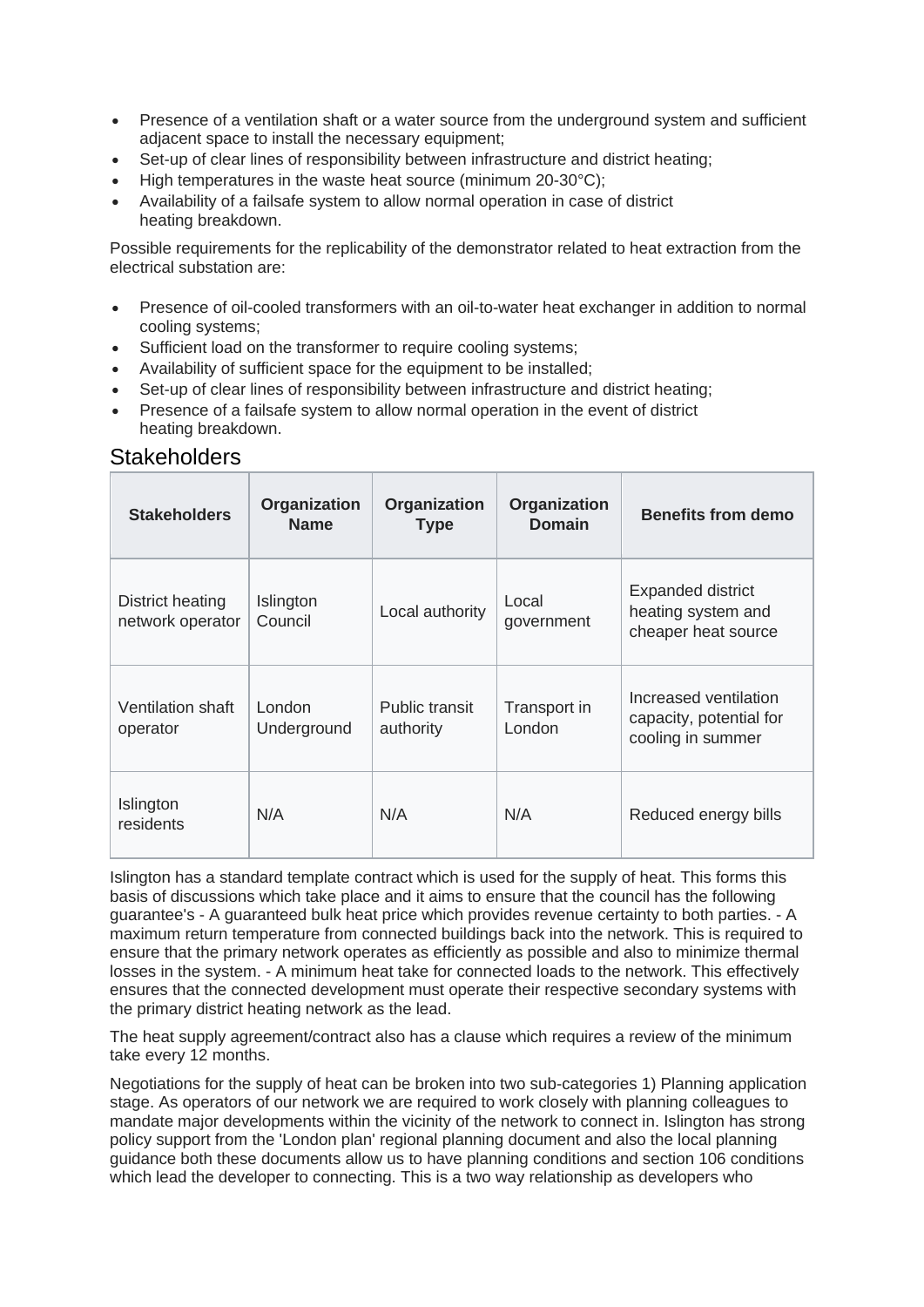connect into district energy networks are able to meet there mandatory  $CO<sub>2</sub>$  targets for emissions reductions.

There are a number of ownership models which can be used for district heating networks. Most are either wholly public or wholly private, the Islington scheme is wholly public and is owned and operate by Islington council as a municipal scheme, other networks such as Citigen are wholly private and are typically owned by energy companies or energy service company providers(ESCO's).

## Finance

Full procurement and preliminary stage is now completed for the project and we have appointed Colloide engineering systems as principal contractor. Details of the capital costs for the project are available from the project team.

A large number of public decentralized energy projects are developed as 'spend to save' with public bodies such as councils or NHS Trusts looking to recover their capital investment through reduced energy revenue savings.

## Challenges & Risks

There are a number of risks to the project which could be categorized into financial, technical, reputational.

The key technical risks stem from the level of innovation in this project and the fact that heat recovery from an underground railway has never been done on a commercial scale before. The main technical risk is around the coil ( Air to water heat exchanger) located in the ventilation shaft and the level of fouling as a result of dirty and contaminated air being extracted from the railway. To mitigate the risk we are designing a coil with wider than average spacing between the heat exchanger fins to reduce the ability of the coil to trap particulates, and we also developing a washer system which will automatically was the coil. The project team have worked closely with London Underground on undertake trials of heat exchanger coils within the Underground network.

In order to achieve flow temperatures in excess of 50c from the heat pump we have specified the use of an ammonia heat pump. This is a non-standard refrigerant and a full risk assessment was required along with a risk mitigation plan for the energy center.

The other major technical risk is around return temperatures in the network.

There are also a number of commercial and financial risks to the project. A number of these would be generic and applicable to most building and engineering projects of this scale, however there are still some specific risks that would be applicable to the Islington demonstrator are.

1) Drop in wholesale energy prices. Our network is reliant on power sales so any drops in electricity prices will affect the savings that we can offer to heat customers.

2) Lack of commercial connections. We going to be exporting heat to commercial developments within the Old street area, the majority of these are office buildings which have a more diverse and different load profile to council residential buildings, without these loads it will be harder to operate the plat at optimum conditions for as long.

3) Government support for renewable heat. The utilisation of the heat pump is classed as a renewable heat source and is therefore eligible for government subsidy in the form of the RHI(Renewable heat incentive). The government has recently slashed the subsidy available to renewable power generators so there remains a level of uncertainty with renewable heat.

The complexity of the project coupled with the relatively small amount of space available the energy center has produced a number of specific challenges which the project team is working to overcome.

Collaboration with London underground railway authority (LUL). LUL are undertaking the works to demolish the existing building at the site and also to replace the existing ventilation shaft fan and other auxiliary mechanical plant. The level of detailed required in planning and coordinating the works and respective contractors has been substantial and to ensure that a program has been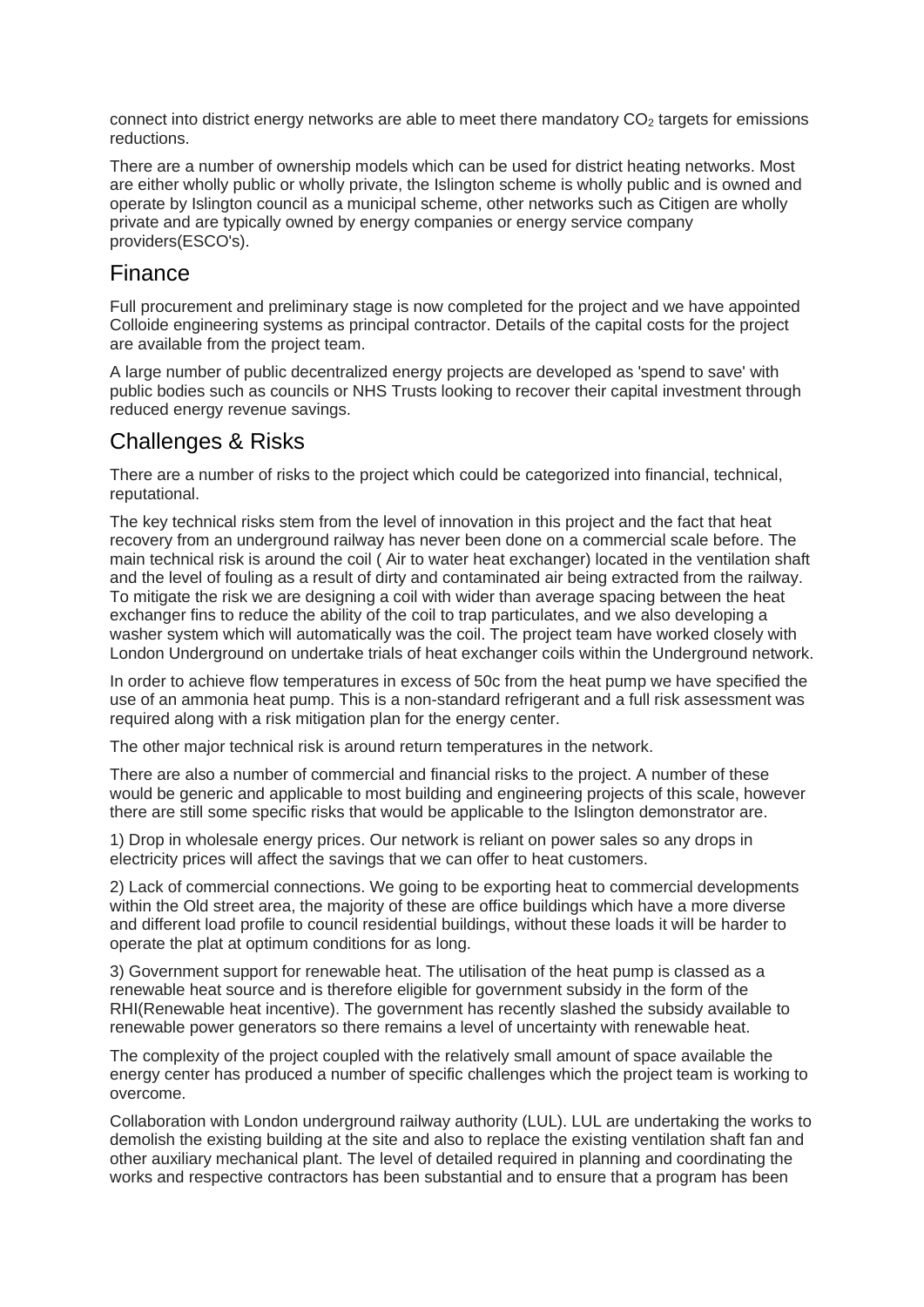produced which is suitable for both parties then a series of programming meetings have taken place along.

Obtaining expertise. Decentralized energy is relatively small field and there is a lack of expertise within the field which has impacted on the delivery of projects in the past. To ensure that the project is successful the council undertook a full public procurement exercise to appoint a specialist client engineer to develop specifications, manage the design process, act of cleark of works and generally provide technical guidance and expertise to the client. As the client we also appointed a highly qualified project team to oversee the project for the council

Obtaining support. The overall aim of the project is to provide cheaper and greener heat to the residents of Islington and to obtain full support for the investment the project team had to demonstrate with certainty that a minimum saving would be generated by the project. To do this we used a complex energy modeling program to replicate the operating conditions and variability in energy markets to produce outputs in the form of heat prices and values for connected buildings.

## Demonstrator development

An important lesson learnt is related to the optimization of the realization process: by twin tracking the procurement processes with the planning/authorization process it has been possible to move the project forward as efficiently as possible preventing possible delays.

## Demonstrator performance monitoring

Following the monitoring methodology set up for monitoring the Celsius demonstrators, relevant key performance indicators are identified for this technology to quantify and measure its impact with respect to the specific baseline situation referred to the common mix of heating systems used in London, consisting of natural gas fired boilers, oil fired boilers, electric heaters and electric heat pumps.

#### **Technical KPIs**

Yearly amount of electric energy used by the installed heat pump system at ventilation shaft and thermal storage*- MWhe/year*

Seasonal COP of the heating pump system at ventilation shaft and transformer

Yearly amount of thermal energy recovered/provided by ventilation shaft and thermal storage*-MWht/year*

Thermal energy delivered to the buildings connected to the district heating system in the expansion of the network*- MWht/year*

#### **Environmental KPIs**

Variation of emissions with reference to baseline situation- *kg/year of PM10, PM2.5, TSP, NOx, SOx, CO, CO<sup>2</sup> and % of variation*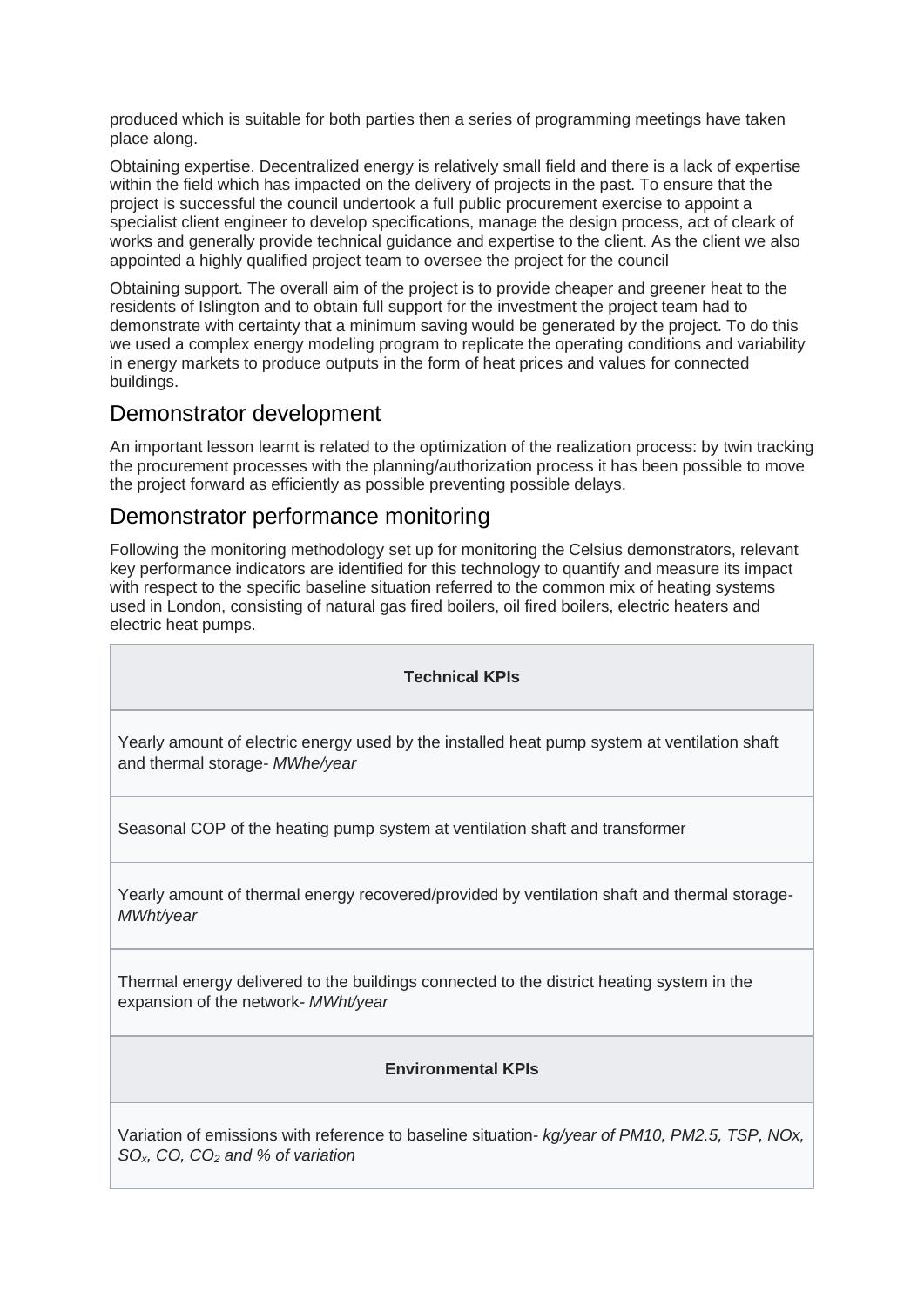Yearly GHG variation- *% of variation and kg/year of CO2e*

#### **Economic KPIs**

Yearly cost for electric energy consumption at ventilation shaft and thermal storage(C)*- €/year*

Maintenance costs at ventilation shaft and thermal storage*- €/year*

Yearly savings for the end-user-*€/year per end-user*

#### **Social KPIs**

Additional buildings connected to the district heating system

Internal surface served by the new system*- m<sup>2</sup>*

Number of residents benefitting of the new system

Number of workplaces benefitting of the new system

*This section will be updated as soon as the demonstrator will be fully operated and monitored, enabling the quantification of technology's impact in terms of performance indicators.*